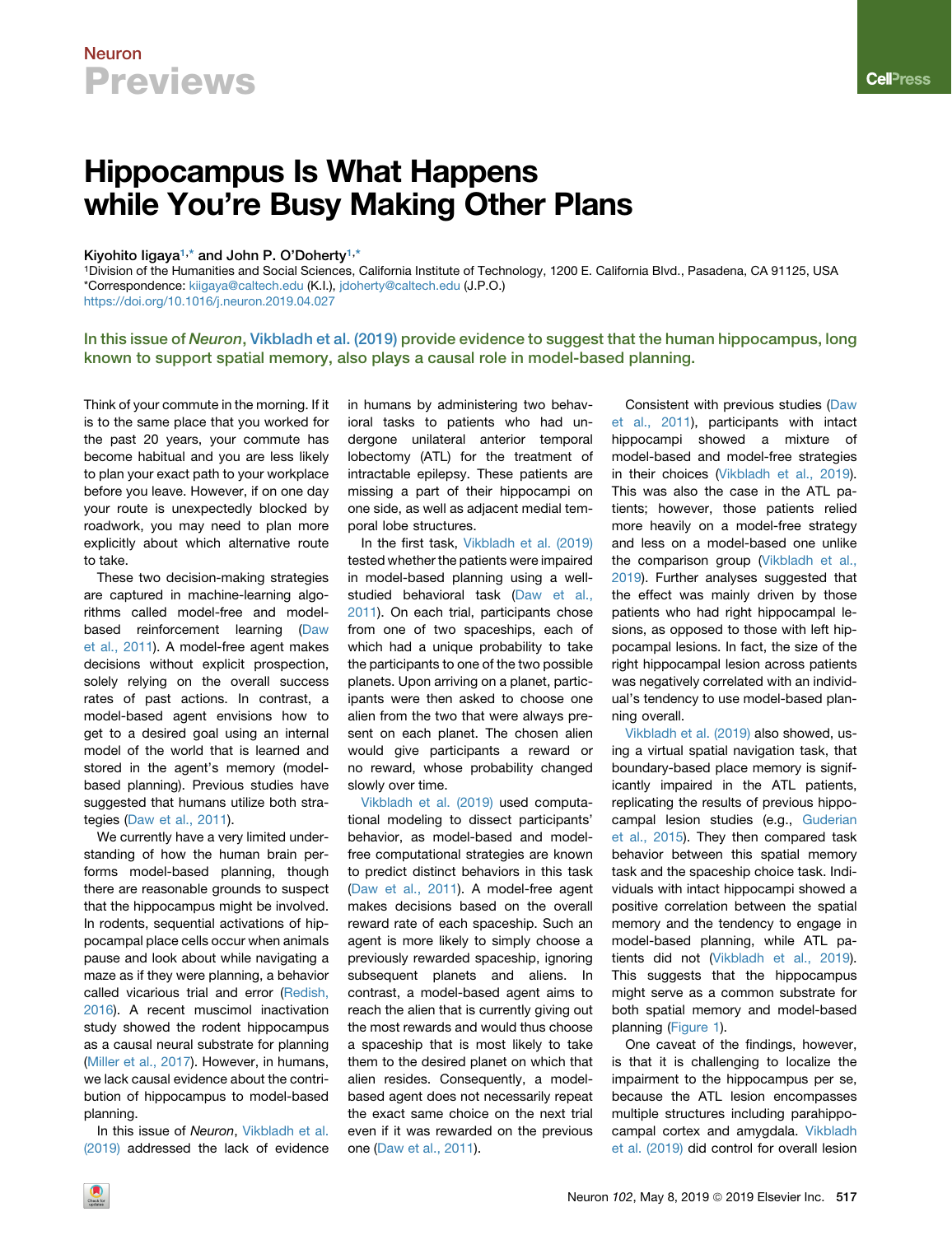<span id="page-1-1"></span>

#### Figure 1. Schematic Illustration of the Findings in Vikbladh et al.

The hippocampus, a subcortical structure in the medial temporal lobe, plays a central role in both spatial memory (having a map) and model-based planning (using the map). Map data: @ 2019 Google.

size while still showing a correlation with hippocampal lesion extent, thereby partly mitigating this concern. Patients with epilepsy may also have abnormal tissue in the ATL that could complicate generalization of these conclusions to healthy brains. In spite of these limitations, human lesion studies, such as the present one, are highly valuable because they can illuminate causal roles for human deep brain structures in neural computations in the absence of the precise causal manipulations available to non-human animal researchers.

One open question is whether the present findings can generalize to a context that is not spatial. The cover story of spaceships and planets might have encouraged participants to utilize a spatial planning strategy (e.g., by thinking about which planet to visit, though it is also debatable how the hippocampus plays a role in this). However, not all plans need to be spatial. In fact, a previous study showed that animals with hippocampal lesions can show intact, goaldirected (presumably also model-based)

performance involving lever pressing, which likely does not depend strongly on spatial planning ([Corbit and Balleine,](#page-1-2) [2000\)](#page-1-2). Nevertheless, the human hippocampal complex has been suggested to represent even non-spatial information in the form of a cognitive map [\(Garvert](#page-1-3) [et al., 2017\)](#page-1-3). Thus, the hippocampus could still play a role in model-based planning even in non-spatial situations.

Another key open question is how the neurons in hippocampus perform modelbased planning. First, how does the brain combine a map and a goal? In order to select the best path, one has to locate a goal that has the highest payoff. Studies of spatial navigation suggest that hippocampal-prefrontal cortex coupling may play a key role in the capacity for flexible navigation [\(Preston and Eichenbaum,](#page-2-4) [2013\)](#page-2-4). Second, how does the brain learn a map and a goal in the first place? Dopaminergic systems may couple with hippocampus to achieve this end ([Shohamy](#page-2-5) [and Wagner, 2008](#page-2-5)). Lastly, the hippocampus has been suggested to play an essential role in another (third) reinforcement

learning strategy called episodic control ([Lengyel and Dayan, 2008](#page-2-6)), whereby decisions are guided by the memories of past episodes instead of a model. Further studies should address whether the hippocampus differentially contributes to multiple reinforcement learning strategies.

In sum, [Vikbladh et al. \(2019\)](#page-2-0) show that hippocampus may be causally involved in model-based planning in humans. Further work will be needed to shed light on the computational mechanisms by which this process is mediated.

### **REFERENCES**

<span id="page-1-2"></span>[Corbit, L.H., and Balleine, B.W. \(2000\). The role of](http://refhub.elsevier.com/S0896-6273(19)30384-8/sref1) [the hippocampus in instrumental conditioning.](http://refhub.elsevier.com/S0896-6273(19)30384-8/sref1) J. Neurosci. *20*[, 4233–4239.](http://refhub.elsevier.com/S0896-6273(19)30384-8/sref1)

<span id="page-1-0"></span>[Daw, N.D., Gershman, S.J., Seymour, B., Dayan,](http://refhub.elsevier.com/S0896-6273(19)30384-8/sref2) [P., and Dolan, R.J. \(2011\). Model-based influences](http://refhub.elsevier.com/S0896-6273(19)30384-8/sref2) [on humans' choices and striatal prediction errors.](http://refhub.elsevier.com/S0896-6273(19)30384-8/sref2) Neuron *69*[, 1204–1215](http://refhub.elsevier.com/S0896-6273(19)30384-8/sref2).

<span id="page-1-3"></span>[Garvert, M.M., Dolan, R.J., and Behrens, T.E.](http://refhub.elsevier.com/S0896-6273(19)30384-8/sref3) [\(2017\). A map of abstract relational knowledge in](http://refhub.elsevier.com/S0896-6273(19)30384-8/sref3) [the human hippocampal-entorhinal cortex. eLife](http://refhub.elsevier.com/S0896-6273(19)30384-8/sref3) *6*[, e17086](http://refhub.elsevier.com/S0896-6273(19)30384-8/sref3).